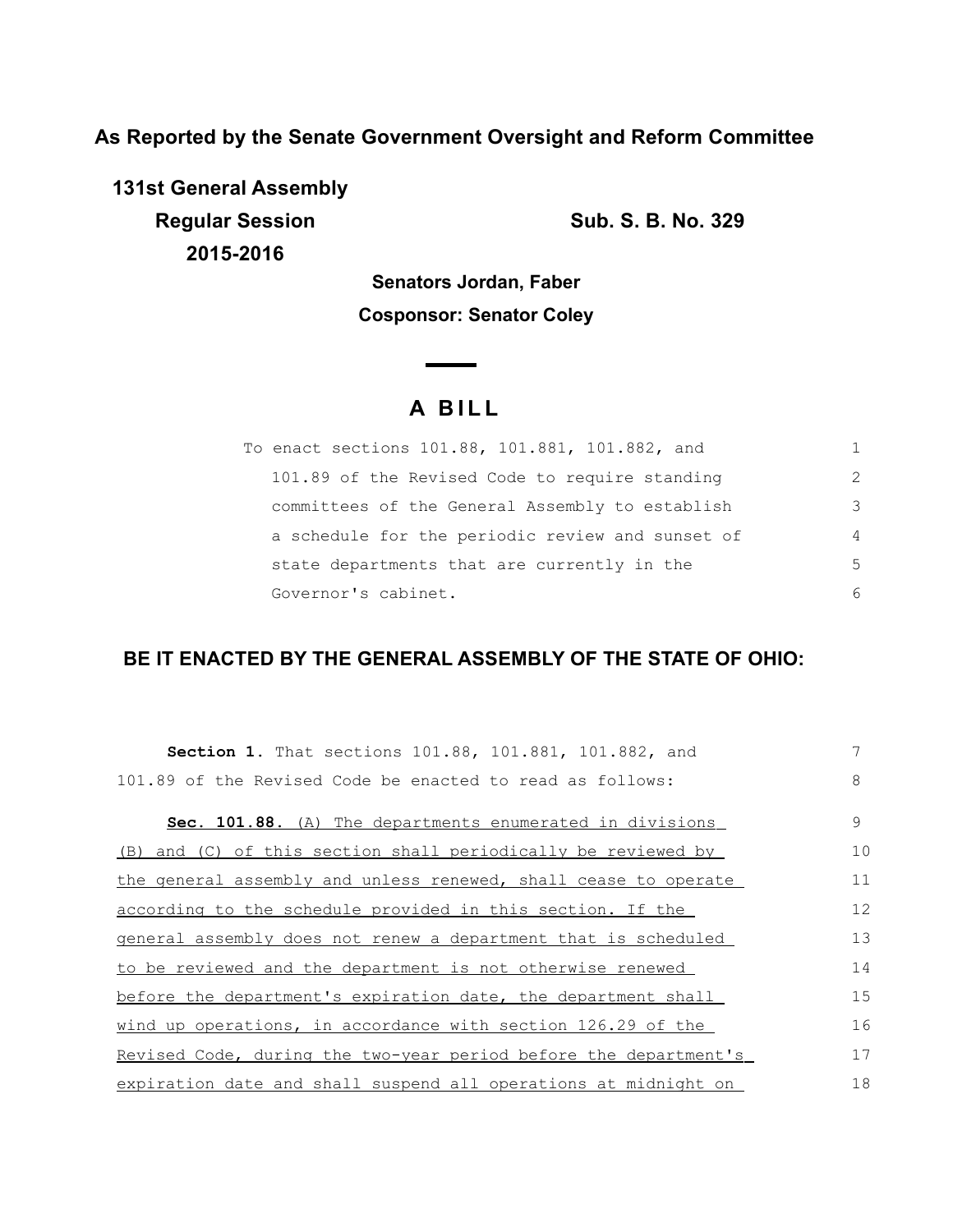| the day after the expiration date.                               | 19 |
|------------------------------------------------------------------|----|
| (B) The following departments shall be reviewed during           | 20 |
| each even-numbered general assembly, and expire at the end of    | 21 |
| the thirty-first day of December of the second year of the       | 22 |
| subsequent odd-numbered general assembly, unless the department  | 23 |
| is renewed in accordance with division (F) of this section:      | 24 |
| (1) The office of budget and management;                         | 25 |
| (2) The department of administrative services;                   | 26 |
| (3) The department of agriculture;                               | 27 |
| (4) The department of health;                                    | 28 |
| (5) The department of public safety;                             | 29 |
| (6) The department of developmental disabilities;                | 30 |
| (7) The development services agency;                             | 31 |
| (8) The department of rehabilitation and correction;             | 32 |
| (9) The department of aging;                                     | 33 |
| (10) The department of medicaid;                                 | 34 |
| (11) The office of the adjutant general;                         | 35 |
| (12) The department of higher education.                         | 36 |
| (C) The following departments shall be reviewed during           | 37 |
| each odd-numbered general assembly, and expire at the end of the | 38 |
| thirty-first day of December of the second year of the           | 39 |
| subsequent even-numbered general assembly, unless the department | 40 |
| is renewed in accordance with division (F) of this section:      | 41 |
| (1) The department of commerce;                                  | 42 |
| (2) The department of transportation;                            | 43 |

(2) The department of transportation;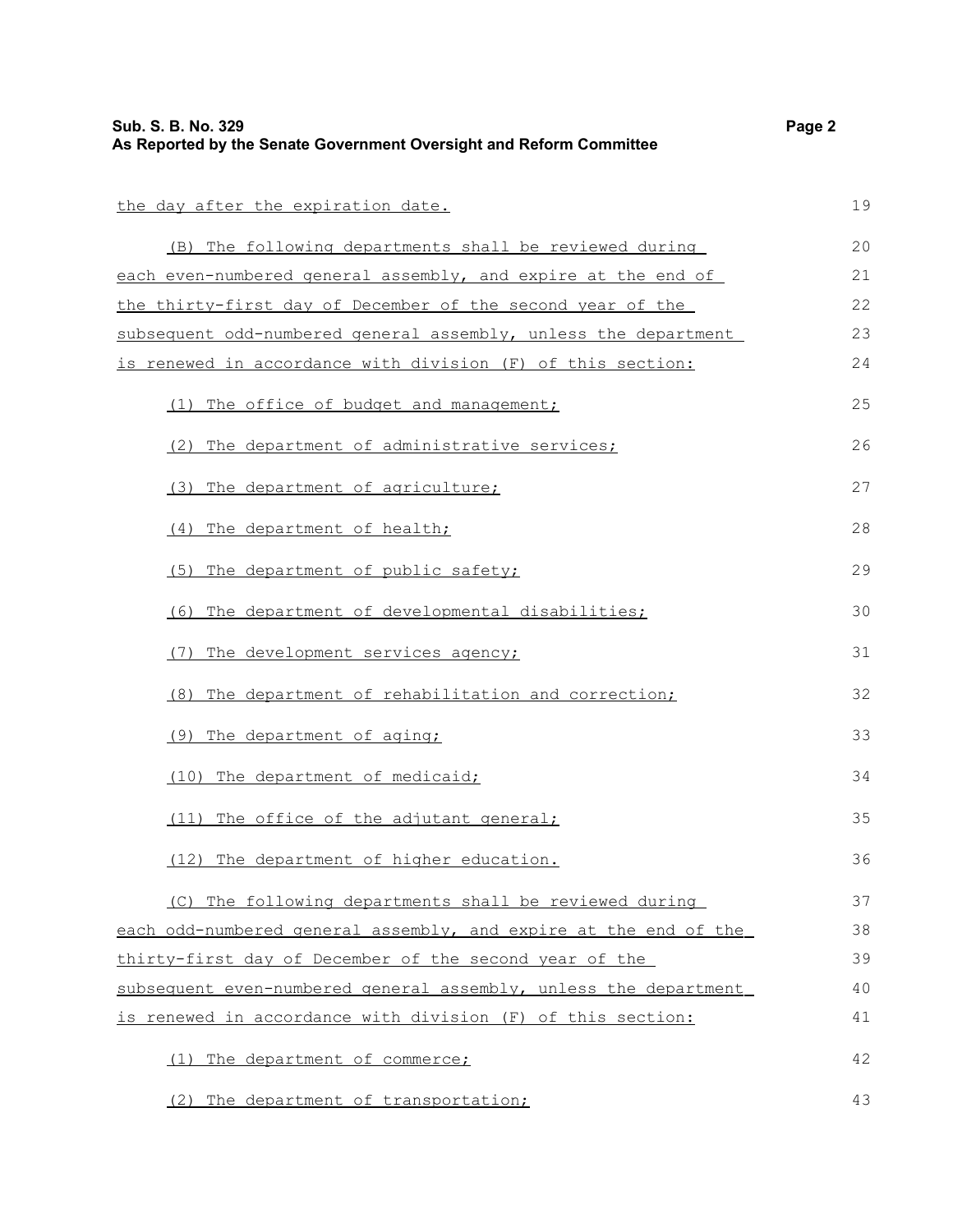| Sub. S. B. No. 329<br>As Reported by the Senate Government Oversight and Reform Committee | Page 3 |
|-------------------------------------------------------------------------------------------|--------|
|                                                                                           | 44     |
| (3) The department of natural resources;                                                  |        |
| (4) The department of job and family services;                                            | 45     |
| (5) The department of mental health and addiction                                         | 46     |
| services;                                                                                 | 47     |
| (6) The department of insurance;                                                          | 48     |
| (7) The department of youth services;                                                     | 49     |
| (8) The environmental protection agency;                                                  | 50     |
| (9)<br>The department of veterans services;                                               | 51     |
| The office of health transformation;<br>(10)                                              | 52     |
| (11) The public utilities commission;                                                     | 53     |
| (12) The department of taxation;                                                          | 54     |
| (13) The bureau of workers' compensation.                                                 | 55     |
| (D) The director of budget and management shall not                                       | 56     |
| authorize the expenditure of any moneys for any department on or                          | 57     |
| after the date of its expiration.                                                         | 58     |
| (E) The general assembly may provide by law for the                                       | 59     |
| orderly, efficient, and expeditious conclusion of a department's                          | 60     |
| business and operation. The rules, orders, licenses, contracts,                           | 61     |
| and other actions made, taken, granted, or performed by the                               | 62     |
| department shall continue in effect according to their terms                              | 63     |
| notwithstanding the department's abolition, unless the general                            | 64     |
| assembly provides otherwise by law. The general assembly may                              | 65     |
| provide by law for the temporary or permanent transfer of some                            | 66     |
| or all of a terminated or transferred department's functions and                          | 67     |
| personnel to a successor department, board, or officer.                                   | 68     |
| The abolition, termination, or transfer of a department                                   | 69     |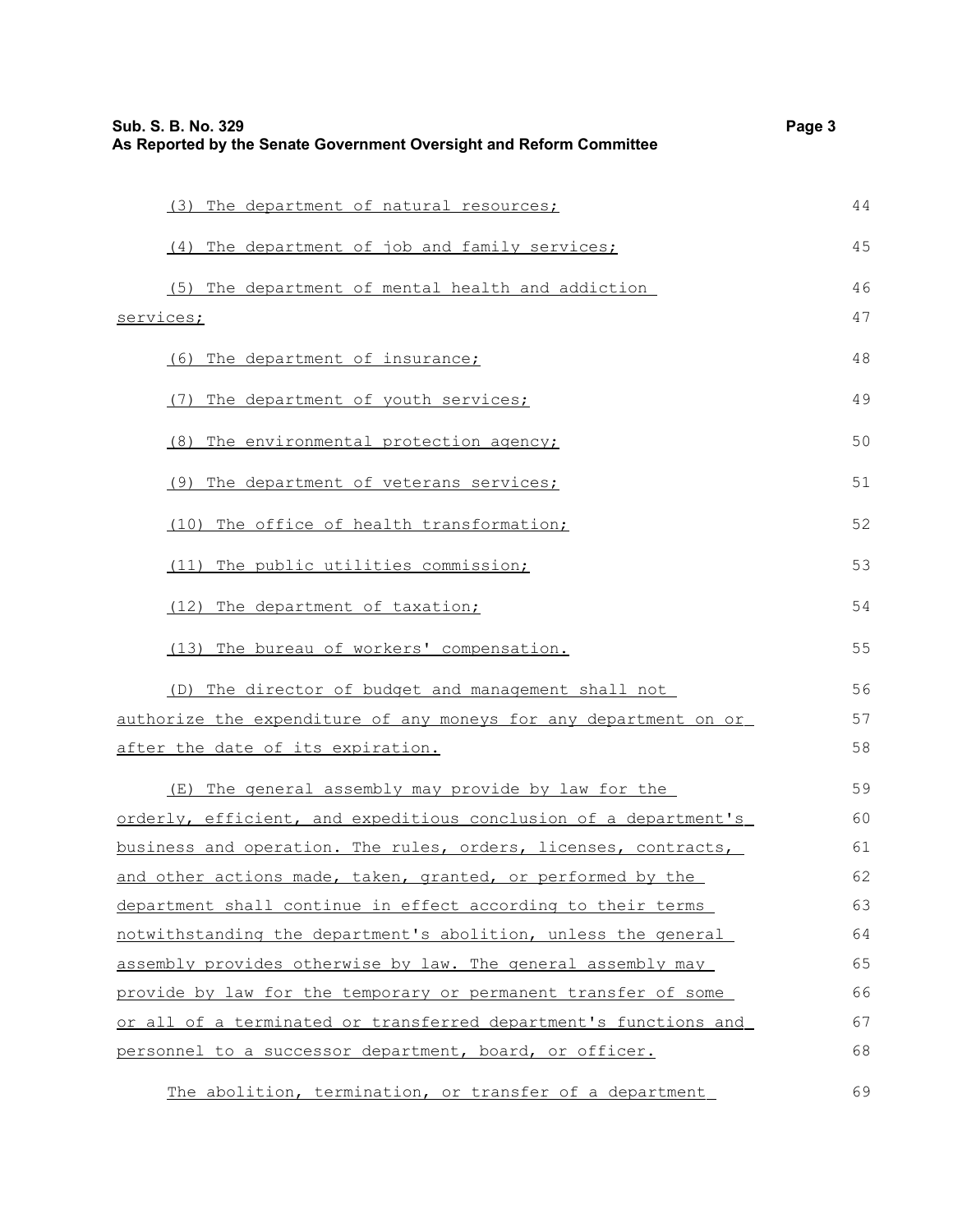### **Sub. S. B. No. 329 Page 4 As Reported by the Senate Government Oversight and Reform Committee**

| shall not cause the termination or dismissal of any claim                | 70  |
|--------------------------------------------------------------------------|-----|
| pending against the department by any person, or any claim               | 71  |
| pending against any person by the department. Unless the general         | 72  |
| assembly provides otherwise by law for the substitution of               | 73  |
| parties, the attorney general shall succeed the department with          | 74  |
| reference to any pending claim.                                          | 75  |
| (F) A department may be renewed by passage of a bill that                | 76  |
| continues the statutes creating and empowering the department.           | 77  |
| <u>The amendment of a statute creating and empowering a department</u>   | 78  |
| that is subject to review under division (B) or (C) of this              | 79  |
| <u>section that is amended between the time the department was last</u>  | 80  |
| reviewed and the time it is next scheduled to be reviewed does           | 81  |
| <u>not change the next scheduled review date of the department. The </u> | 82  |
| next scheduled review date of a department changes only if the           | 83  |
| amendment expressly so provides.                                         | 84  |
| Sec. 101.881. (A) Not later than three months after the                  | 85  |
| commencement of a general assembly during which a department is          | 86  |
| scheduled to be reviewed under division (B) or (C) of section            | 87  |
| 101.88 of the Revised Code, the president of the senate and the          | 88  |
| speaker of the house of representatives each shall direct a              | 89  |
| standing committee of the senate and of the house of                     | 90  |
| representatives, respectively, to hold hearings to receive the           | 91  |
| testimony of the public and of the chief executive officer of            | 92  |
| the department and otherwise shall review, consider, and                 | 93  |
| evaluate the usefulness, performance, and effectiveness of the           | 94  |
| department. The president of the senate and the speaker of the           | 95  |
| house of representatives may defer the review of a department            | 96  |
| until the next general assembly during which the department is           | 97  |
| subject to review. The deferral does not prevent the expiration          | 98  |
| of a department. A department's renewal in accordance with               | 99  |
| division (F) of section 101.88 of the Revised Code is necessary          | 100 |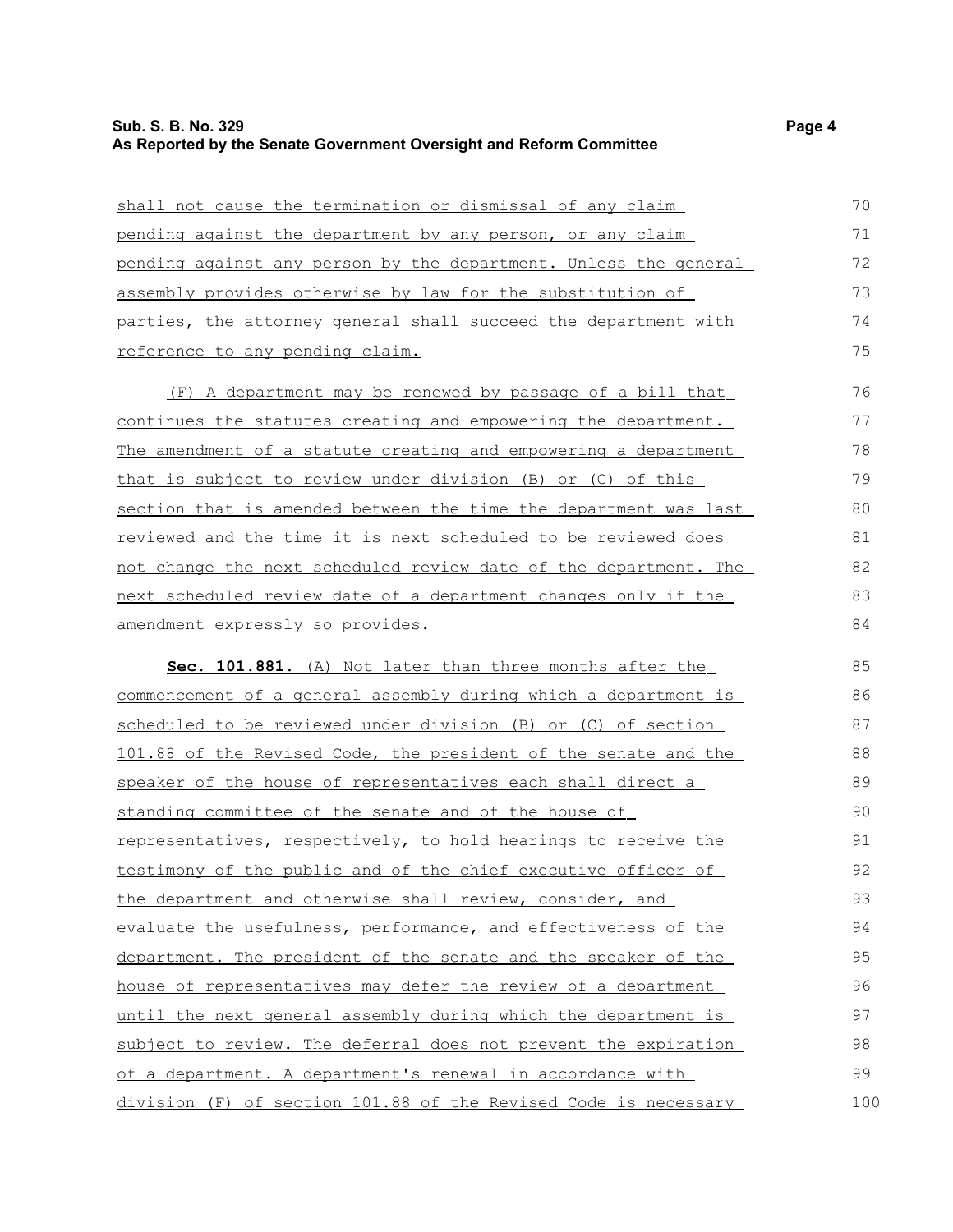## **Sub. S. B. No. 329 Page 5 As Reported by the Senate Government Oversight and Reform Committee**

| to continue the statutes creating and empowering the department  | 101 |
|------------------------------------------------------------------|-----|
| regardless of whether the department's review has occurred or    | 102 |
| has been deferred. A department whose review has been deferred   | 103 |
| shall be reviewed, without the option for deferment, during the  | 104 |
| next general assembly during which the department is subject to  | 105 |
| review under division (B) or (C) of section 101.88 of the        | 106 |
| <u>Revised Code.</u>                                             | 107 |
| (B) A department that is not scheduled to be reviewed            | 108 |
| under division (B) or (C) of section 101.88 of the Revised Code  | 109 |
| is not subject to automatic expiration under this chapter. The   | 110 |
| president of the senate and the speaker of the house of          | 111 |
| representatives may direct a standing committee of the senate    | 112 |
| and of the house of representatives, respectively, to hold       | 113 |
| hearings to receive the testimony of the public and of the chief | 114 |
| executive officer of the department and otherwise may review,    | 115 |
| consider, and evaluate the usefulness, performance, and          | 116 |
| effectiveness of the department.                                 | 117 |
| (C) Each department that is scheduled for review and each        | 118 |
| department that is identified to be reviewed by a standing       | 119 |
| committee shall submit to the standing committee a report that   | 120 |
| contains all of the following information:                       | 121 |
| (1) The department's primary purpose and its various goals       | 122 |
| and objectives;                                                  | 123 |
| (2) The department's past and anticipated workload, the          | 124 |
| number of staff required to complete that workload, and the      | 125 |
| department's total number of staff;                              | 126 |
| (3) The department's past and anticipated budgets and its        | 127 |
| sources of funding.                                              | 128 |
| (D) Each department shall have the burden of demonstrating       | 129 |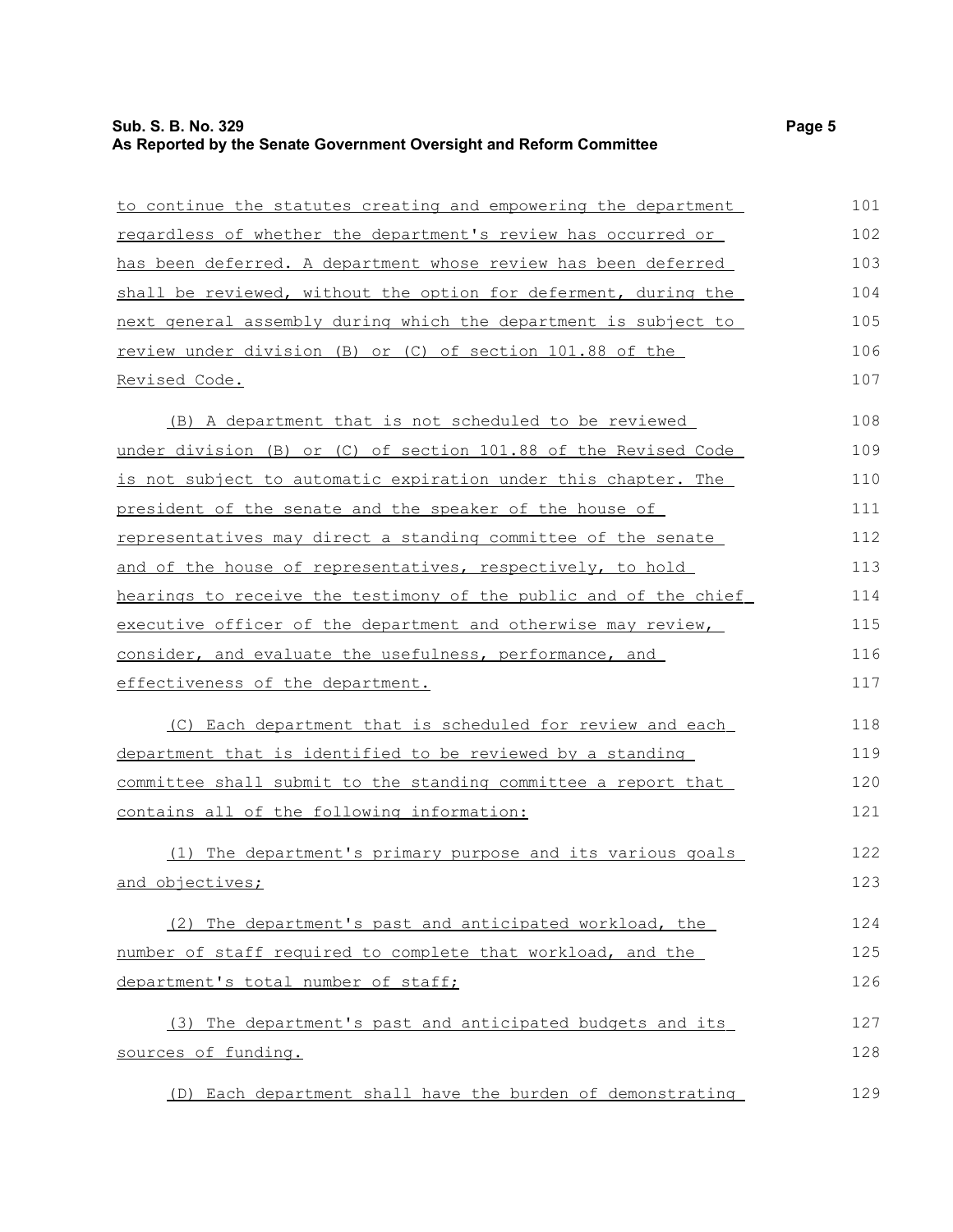### **Sub. S. B. No. 329 Page 6 As Reported by the Senate Government Oversight and Reform Committee**

| to the standing committee a public need for its continued       | 130 |
|-----------------------------------------------------------------|-----|
| existence. In determining whether a department has demonstrated | 131 |
| that need, the standing committee shall consider, as relevant,  | 132 |
| all of the following:                                           | 133 |
| (1) Whether or not the public could be protected or served      | 134 |
| in an alternate or less restrictive manner;                     | 135 |
| (2) Whether or not the department serves the public             | 136 |
| interest rather than a specific interest;                       | 137 |
| (3) Whether or not rules adopted by the department are          | 138 |
| consistent with the legislative mandate of the department as    | 139 |
| expressed in the statutes that created and empowered the        | 140 |
| department;                                                     | 141 |
| (4) The extent to which the department's jurisdiction and       | 142 |
| programs overlap or duplicate those of other departments, the   | 143 |
| extent to which the department coordinates with those other     | 144 |
| departments, and the extent to which the department's programs  | 145 |
| could be consolidated with the programs of other state          | 146 |
| departments;                                                    | 147 |
| (5) Whether or not continuation of the department is            | 148 |
| necessary to protect the health, safety, or welfare of the      | 149 |
| public, and if so, whether or not the department's authority is | 150 |
| narrowly tailored to protect against present, recognizable, and | 151 |
| significant harms to the health, safety, or welfare of the      | 152 |
| public;                                                         | 153 |
| (6) The amount of regulation exercised by the department        | 154 |
| compared to such requlation, if any, in other states;           | 155 |
| (7) Whether or not private contractors could be used, in        | 156 |
| an effective and efficient manner, either to assist the         | 157 |
| department in the performance of its duties or to perform these | 158 |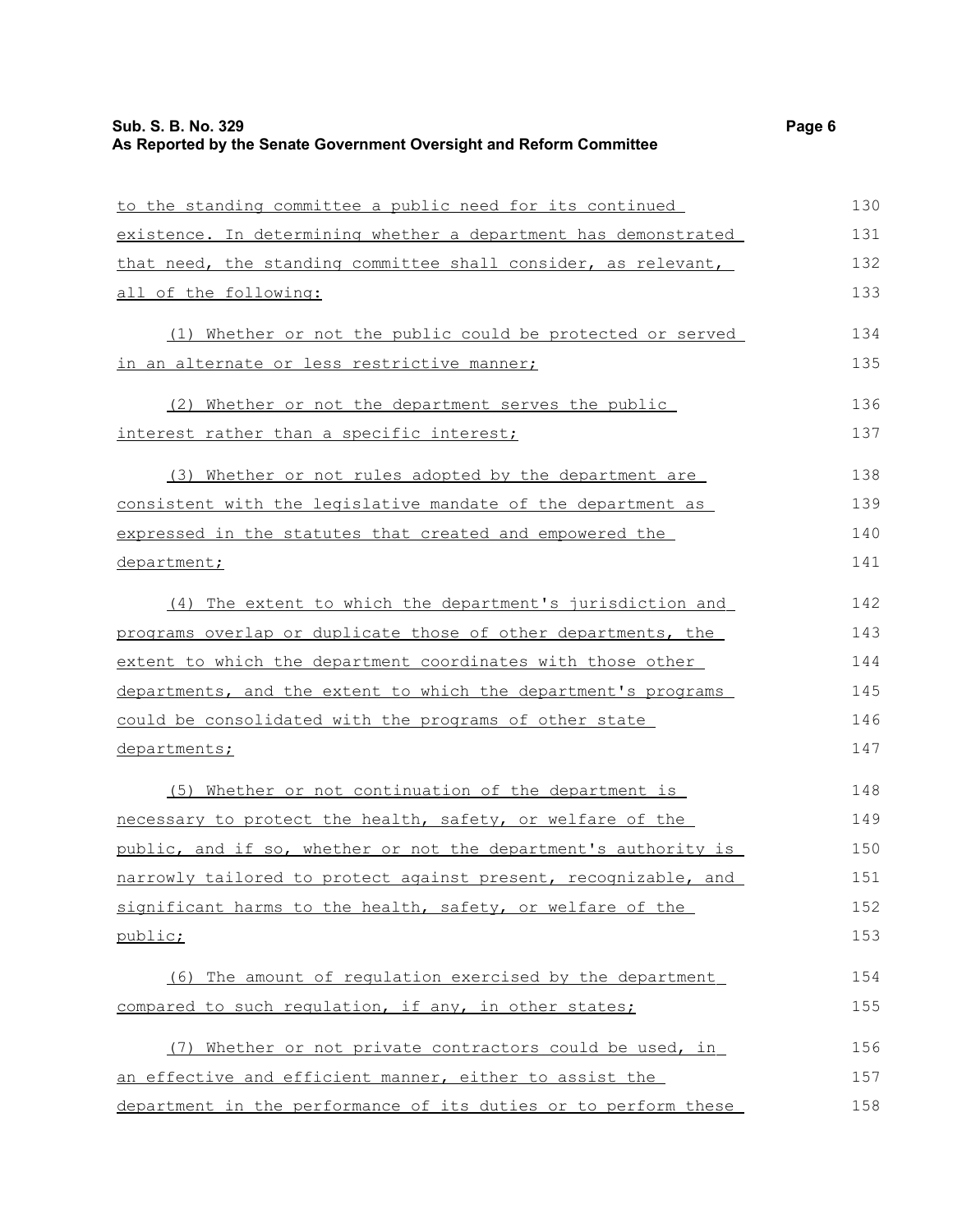| duties instead of the department;                                | 159 |
|------------------------------------------------------------------|-----|
| (8) Whether or not the operation of the department has           | 160 |
| inhibited economic growth, reduced efficiency, or increased the  | 161 |
| cost of government;                                              | 162 |
| (9) An assessment of the authority of the department             | 163 |
| regarding fees, inspections, enforcement, and penalties;         | 164 |
| (10) The extent to which the department has permitted            | 165 |
| qualified applicants to serve the public;                        | 166 |
| (11) The cost-effectiveness of the department in terms of        | 167 |
| number of employees, services rendered, and administrative costs | 168 |
| incurred, both past and present;                                 | 169 |
| (12) Whether or not the department's operation has been          | 170 |
| impeded or enhanced by existing statutes and procedures and by   | 171 |
| budgetary, resource, and personnel practices;                    | 172 |
| (13) Whether the department has recommended statutory            | 173 |
| changes to the general assembly that would benefit the public as | 174 |
| opposed to the persons regulated by the department, if any, and  | 175 |
| whether its recommendations and other policies have been adopted | 176 |
| and implemented;                                                 | 177 |
| (14) Whether the department has required any persons it          | 178 |
| requlates to report to it the impact of department rules and     | 179 |
| decisions on the public as they affect service costs and service | 180 |
| delivery;                                                        | 181 |
| (15) Whether persons regulated by the department, if any,        | 182 |
| have been required to assess problems in their business          | 183 |
| operations that affect the public;                               | 184 |
| (16) Whether the department has encouraged public                | 185 |
| participation in its rule-making and decision-making;            | 186 |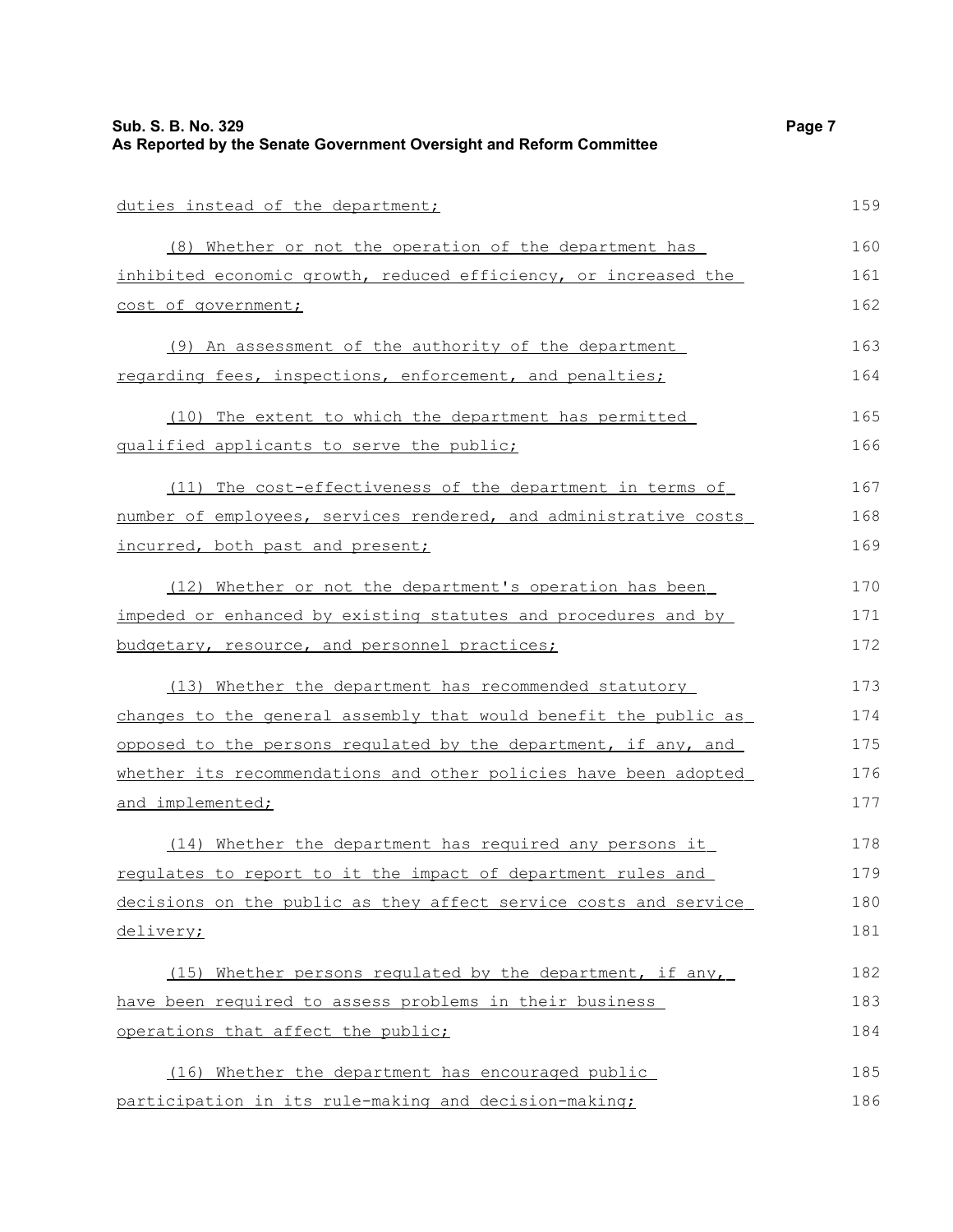| (17) The efficiency with which formal public complaints         | 187 |
|-----------------------------------------------------------------|-----|
| filed with the department have been processed to completion;    | 188 |
| (18) Whether the programs or services of the department         | 189 |
| duplicate or overlap those of other departments;                | 190 |
| (19) Whether the purpose for which the department was           | 191 |
| created has been fulfilled, has changed, or no longer exists;   | 192 |
| (20) Whether federal law requires that the department be        | 193 |
| renewed in some form;                                           | 194 |
| (21) An assessment of the administrative hearing process        | 195 |
| of a department if the department has an administrative hearing | 196 |
| process;                                                        | 197 |
| (22) Any applicable criteria under division (E) of this         | 198 |
| section;                                                        | 199 |
| (23) Changes needed in the enabling laws of the department      | 200 |
| in order for it to comply with the criteria suggested by the    | 201 |
| considerations listed in divisions (D) (1) to (22) of this      | 202 |
| section.                                                        | 203 |
| (E) In the review of a department that issues a license to      | 204 |
| practice a trade or profession, the standing committee shall    | 205 |
| consider all of the following:                                  | 206 |
| (1) Whether the requirement for the license serves a            | 207 |
| meaningful, defined public interest and provides the least      | 208 |
| restrictive form of regulation that adequately protects the     | 209 |
| public interest;                                                | 210 |
| (2) The extent to which the objective of licensing may be       | 211 |
| achieved through market forces, private or industry             | 212 |
| certification and accreditation programs, or enforcement of     | 213 |
| other existing laws;                                            | 214 |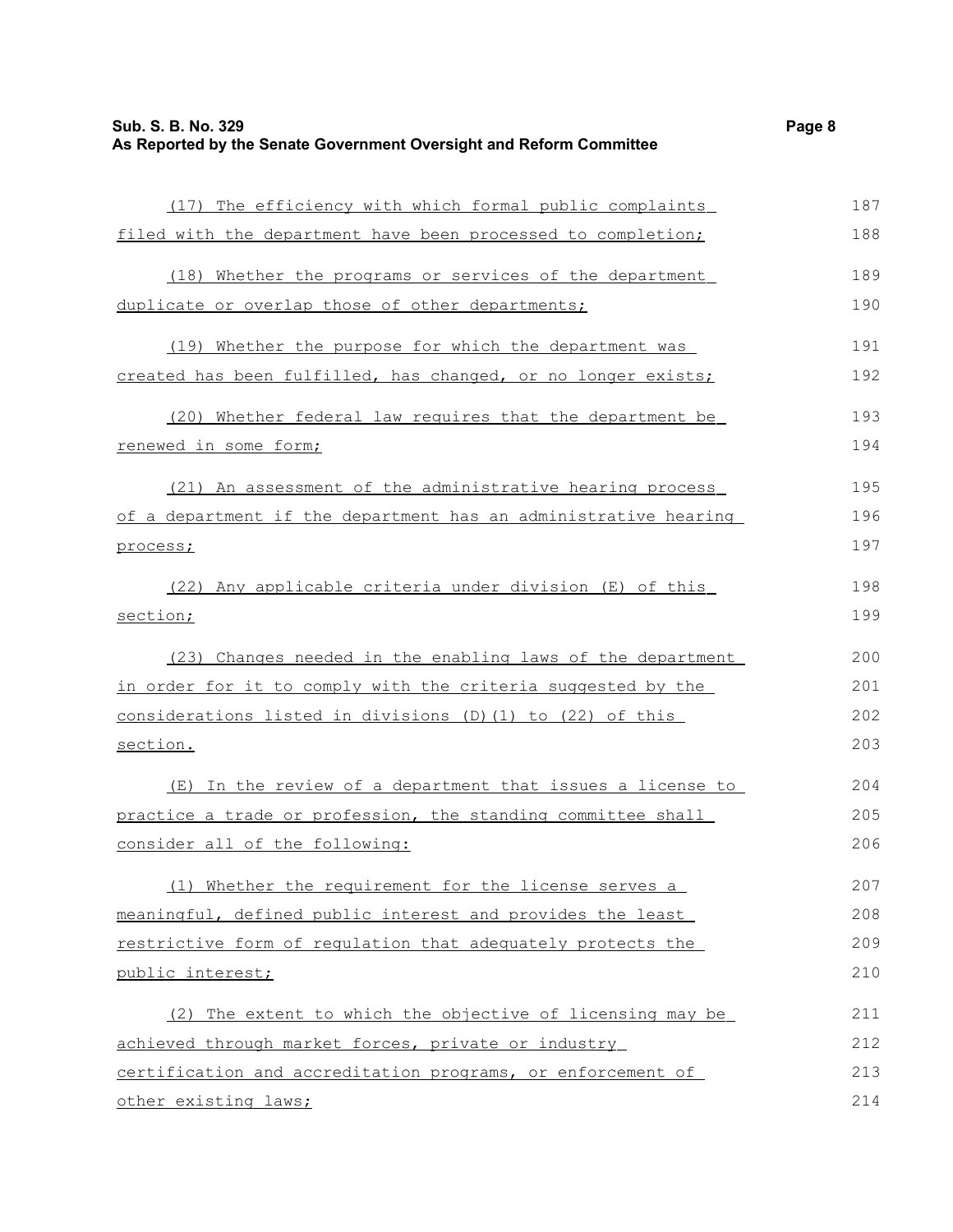#### **Sub. S. B. No. 329 Page 9 As Reported by the Senate Government Oversight and Reform Committee**

( 3) The extent to which licensing ensures that p ractitioners have occupational skill sets or competencies that correlate with a public interest, and the impact that those criteria have on applicants for a license, particularly those with moderate or low incomes, seeking to enter the occupation or p rofession; ( 4) The extent to which the requirement for the license stimulates or restricts competition, affects consumer choice, and affects the cost of services. As used in division (E) of this section: "Least restrictive form of regulation" means the public policy of relying on one of the following, listed from the least to the most restrictive, as a means of consumer protection: market competition; third-party or consumer-created ratings and reviews; private certification; specific private civil cause of action to remedy consumer harm; actions under Chapter 1345. of the Revised Code; regulation of the process of providing the specific goods or services to consumers; inspection; bonding or insurance; registration; government certification; specialty occupational license for medical reimbursement; and occupational license. "Specialty occupational license for medical reimbursement" means a nontransferable authorization in law for an individual to provide identified medical services and qualify for payment or reimbursement from a government agency based on meeting personal qualifications established in law. 215 216 217 218 219 220 221 222 223 224 225 226 227 228 229 230 231 232 233 234 235 236 237 238 239

"License" means a license, certificate, permit, or other authorization issued or conferred by a department or board under which a person may engage in a profession, occupation, or occupational activity. 240 241 242 243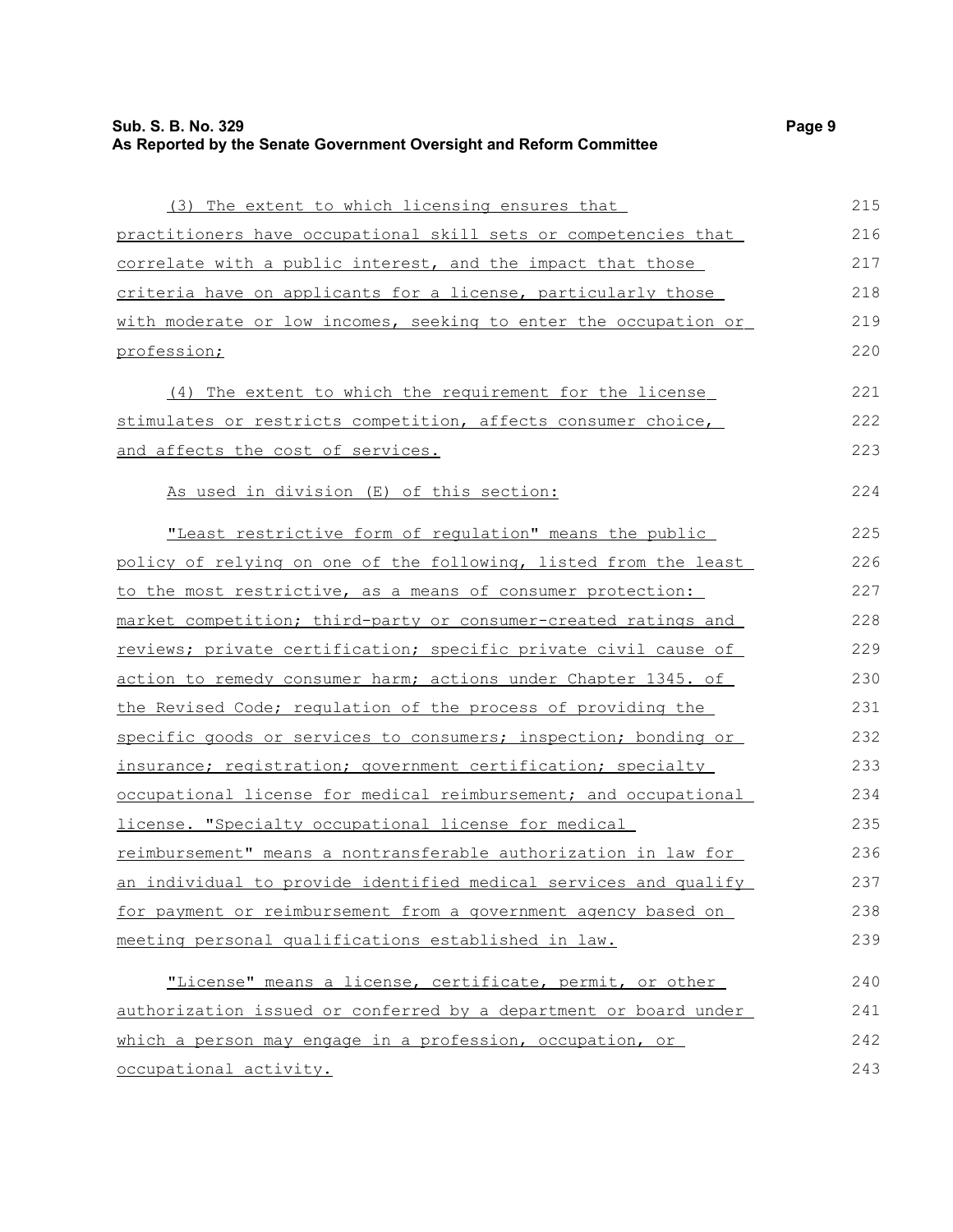## **Sub. S. B. No. 329 Page 10 As Reported by the Senate Government Oversight and Reform Committee**

| For purposes of division (E) of this section, a government       | 244 |
|------------------------------------------------------------------|-----|
| requlatory requirement is in the public interest if it provides  | 245 |
| protection from present, recognizable, and significant harms to  | 246 |
| the health, safety, or welfare of the public.                    | 247 |
| Sec. 101.882. The president of the senate and the speaker        | 248 |
| of the house of representatives shall notify the chief of the    | 249 |
| common sense initiative office, established under section 107.61 | 250 |
| of the Revised Code, when a department is identified under       | 251 |
| division (A) or (B) of section 101.881 of the Revised Code to be | 252 |
| reviewed by a standing committee. The chief or the chief's       | 253 |
| designee shall appear and testify before the standing committee, | 254 |
| with respect to the department, and shall testify on at least    | 255 |
| all of the following:                                            | 256 |
| (A) Whether or not the common sense initiative office has,       | 257 |
| within the previous five years, received commentary related to   | 258 |
| the department through the comment system established under      | 259 |
| section 107.62 of the Revised Code;                              | 260 |
| (B) Whether or not the common sense initiative office has,       | 261 |
| within the previous five years, received advice from the small   | 262 |
| business advisory council with respect to rules of the           | 263 |
| department;                                                      | 264 |
| (C) Any other information the chief believes will                | 265 |
| elucidate the effectiveness and efficiency of the department and | 266 |
| in particular the quality of customer service provided by the    | 267 |
| department.                                                      | 268 |
| Sec. 101.89. After the completion of the evaluation review       | 269 |
| of a department under section 101.881 of the Revised Code, the   | 270 |
| standing committee that conducted the review may prepare and     | 271 |
| publish a report of its findings and recommendations. A standing | 272 |